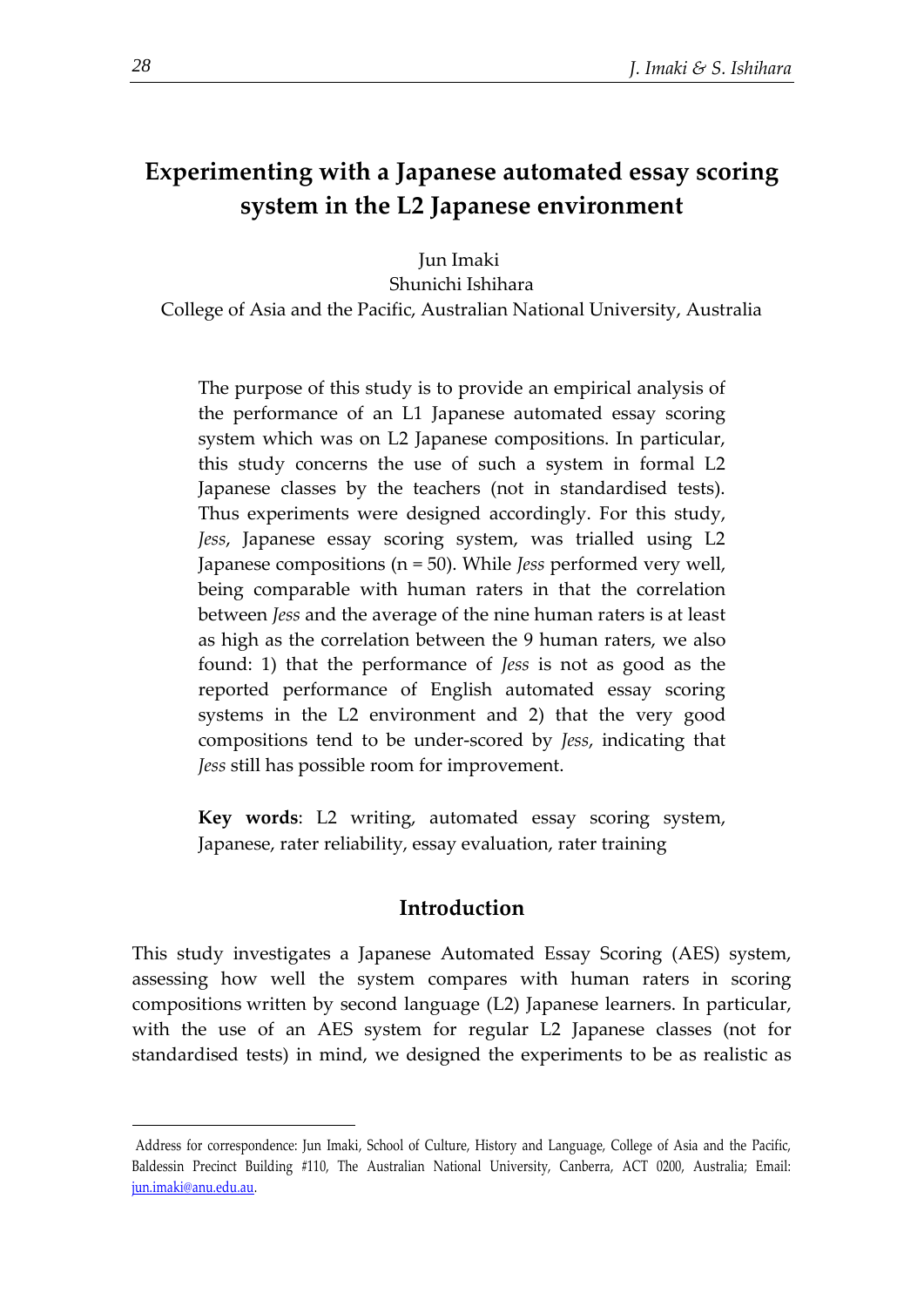possible for ordinary L2 Japanese classes. In other words, we aim to assess the validity of an AES system as a reliable tool for L2 Japanese teachers.

Lonsdale and Strong-Krause (2003, p. 1) note that AES are desirable for use in L2 classes for the following three reasons:

- 1. Practicality: human essay grading is very time-consuming for teachers;
- 2. Consistency: human essay grading is subjective in nature and consistency may sometimes suffer; and
- 3. Feedback: providing feedback to a learner is important, and AES can provide prompt feedback with specific suggestions.

The first point, practicality, is obvious. Traditionally, assessment of written tasks involves various activities, such as design of prompts, creation of rubrics, training of assessors, scoring and giving feedback. This can be quite an expensive process in terms of time and human resources but AES systems can drastically reduce some of their burdens (Chapelle & Douglas, 2006; Weigle, 2013). Practicality is important considering the current situation surrounding L2 education of high staff-student ratios, the increase in staff teaching load and the replacement of permanent teaching staff with sessional teaching staff (White, Baldauf & Diller, 1997). AES systems are consistent, whereas essay grading is a very subjective task for people, being susceptible to various humanistic conditions such as impatience, fatigue or the *halo effect* (Enright & Quinlan, 2010; Hughes, 1989; Norbert & Williamson, 2013; Weigle, 2010). The advance of natural language processing (NLP) and automatic text analysis techniques has enabled AES systems to give diagnostic feedback on various aspects of writing, such as lexical complexity, syntactic variety, discourse structures, grammatical usage, word choice and content development. This is done promptly and also for different levels of language skills (e.g. beginner or advanced), or in a multilingual manner, facilitating students' ability to interpret the feedback (Attali & Burstein, 2006; Chen & Cheng, 2008; Deane, 2013; Vantage Learning, 2008; Warschauer & Ware, 2006).

The developers of AES systems report high correlations of their systems with human raters (Attali & Burstein, 2006; Burstein, Kukich, Wolff, Chi & Chodorow, 1998; Elliott, 2003; Vantage Learning, 2008). However, AES is not free from scepticism. Criticism includes the non-transparency of the marking process and criteria (Weigle, 2002), the validation procedure of AES (Weir, 2005), the difference in cognitive processes between human raters and AES (Drechsel, 1999), the large amount of training data for AES (Conian, 2009) and the possibility of fooling AES (Deane, 2013; Powers, Burstein, Chodorow, Fowles & Kukich, 2002). Regarding the use of AES systems in L2 classes in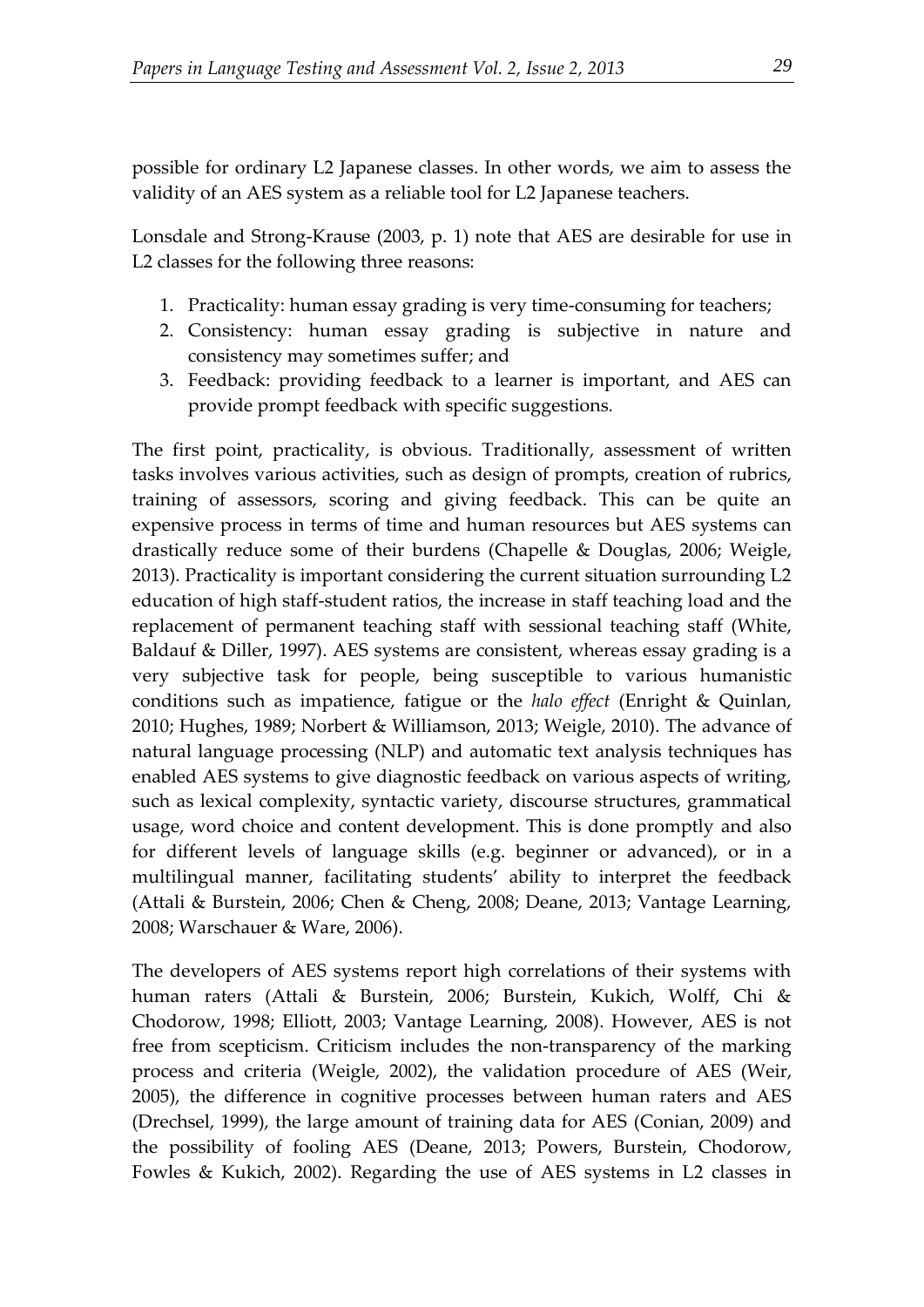particular, Conian (2009, p. 263) suggests that major studies of AES systems "have been skewed…[and that] there has been a focus on native speaker writing". Similarly, Warschauer and Ware (2006) also note there has been little empirical research on how accurate and useful AES systems are in ESL classes (or more generally, L2 classes).

Shifting the focus to Japanese, there are currently two AES systems: *Jess* (Ishioka & Kameda, 2004) and *Moririn* (Nihongo sakubun shouronbun kenkyuu kai, 2008), which are readily available online. However, to the best of our knowledge, neither of these systems has been evaluated on their accuracy in the L2 Japanese environment (Deane, 2013). This was the primary motivation for this research.

Japanese is a popular L2 choice among students. The number of people who are studying Japanese overseas is about 4 million in over 100 countries (The Japan Foundation, 2013). However, the increase in students has not been met by that of teachers. According to the Japan Foundation (2013), over the period from 1979 through 2012, the number of students increased 31 times, while the number of teachers increased only 15 times. Considering the large potential of AES and the constant increase of L2 Japanese learners, L2 Japanese education could receive large benefits from AES. However, the validity of AES needs to be assessed before its implementation. Therefore, this will be part of the rationale for investigating the validity of Japanese AES in the L2 Japanese environment.

English AES systems have been used in various settings, such as large-scale language testing programs, placement tests and classrooms. "[W]ith an increasing demand for technology use in educational institutions, more and more teachers and students have used, are using, or are considering using AES in their classrooms" (Chen & Cheng, 2008, p. 95). Given this fact, Chen and Cheng (2008) claim that a more pressing question is not whether this technology should or should not be used, but how it can be used to achieve more desirable learning outcomes. Consequently, it appears that the focus of AES studies has started shifting to the effectiveness of AES systems as a pedagogical tool both in first language (L1) (Attali, 2004; Shermis, Mzumara, Olson & Harrington, 2001; Warschauer & Grimes, 2008) and L2 English writing classes (Cheung et al., 2007; Weigle, 2013).

The current study focuses on the reliability of a Japanese AES system as a tool for teachers in their classes, by comparing the correlations between computer-generated and human-rater scores with the correlations obtained from a number of human raters. *Jess* is used in this study.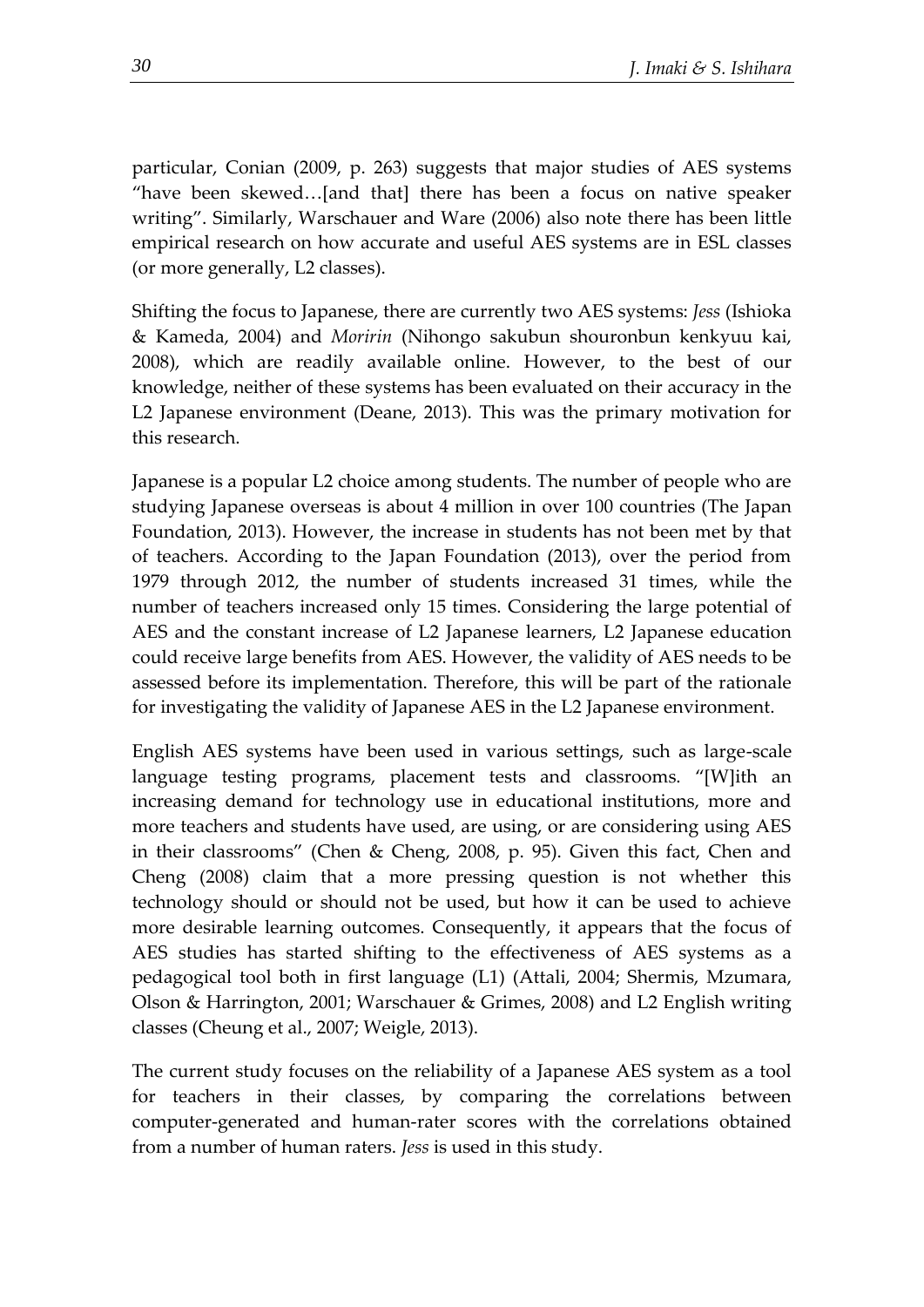## **Automated Essay Scoring: English**

AES is a relatively young area of study with a history of almost 45 years. In 1966, Ellis Page developed a computer based grading system named Project Essay Grader (PEG™) which is regarded as the pioneer of AES (Page, 1996). Since then, many AES systems have been developed. There have been many studies reporting that AES systems are comparable to human raters in that the human-computer agreement (r=0.75~0.85) is at least as high as the human-human agreement (r=0.70~0.85). Refer to Ben-Simon and Bennett (2007) for a summary of these studies.

The main commercial use of AES systems has been in the grading of large scale standardised tests, such as the Graduate Record Examination writing assessments, and TOEFL writing assessments (Weigle, 2010). In actual classrooms, AES systems are not merely used as tools which return an overall, holistic score of an essay, but are more likely to be used as an essay critiquing system or a writing assistance tool (Cheung et al., 2007).

Critiques from Conian (2009) and Xi (2010) that major studies of AES focus on native speaker writing are true; however, there are a few studies including Burstein & Chodorow (1999b), Conian (2009) and Enright & Quinlan (2010) which report that AES systems perform well with compositions written by ESL students, being comparable to human raters.

## **AES Overview: Japanese**

Following success in English AES, there have been several Japanese AES produced since the 1980s. However, in the early stages of their development, these systems were developed not as 'scoring' systems but as editing and proofreading tools for Japanese newspaper and publishing companies (Ishioka & Kameda, 2004). Some scholars (Gao, Odaka & Ogura, 2002; Hasegawa, 2006; Oyama, 2010) attempted to develop AES for L2 Japanese, but these researches did not go beyond tentative proposals and they never implemented their proposals as evaluation tools in actual L2 Japanese classes.

*Jess* (Japanese Essay Scoring System) was designed and developed to be used in entrance exams for Japanese universities. The developers of *Jess*, Ishioka and Kameda (2004, 2006), describe it as a Japanese version of E-rater®, accommodating the linguistic characteristics of Japanese. *Jess* evaluates essays according to the following three criteria (Ishioka & Kameda, 2004);

1. Rhetoric: which includes a) the ease of reading such as median and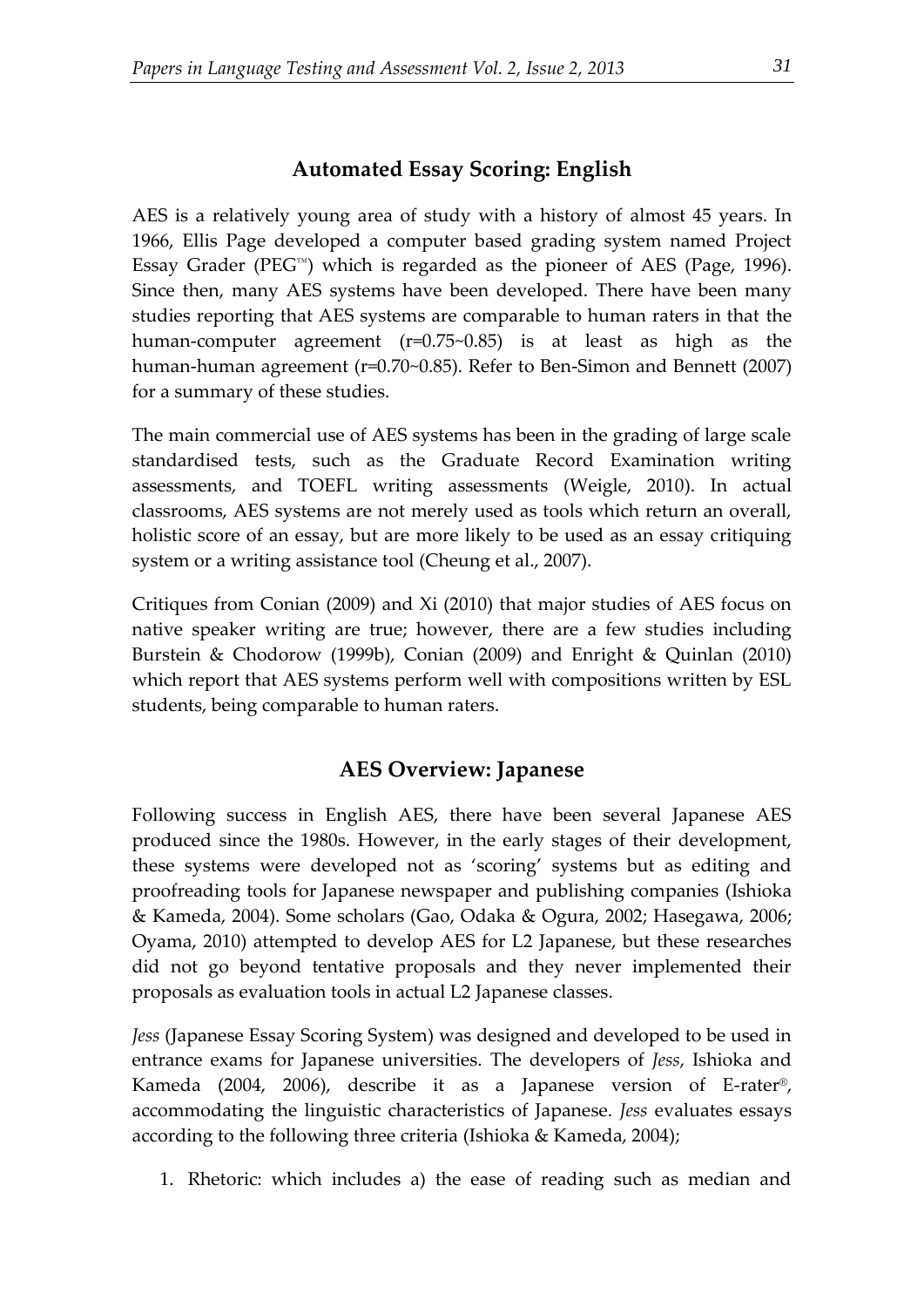maximum sentence length, kanji/kana ratio, b) diversity in vocabulary, c) percentage of big words, and d) percentage of passive sentences;

- 2. Organisation: which includes the usage of conjugation relationships such as forward connection words and reverse connection words; and
- 3. Content: which includes relevant information and precise or specialised vocabulary.

There is one significant difference between *Jess* and E-rater® in terms of training materials. *Jess* is trained with editorials and columns of newspapers. The developers of *Jess* emphasise this point as the most significant aspect of *Jess*, not requiring any pre-marked training essays (Ishioka & Kameda, 2004).

*Jess* allows users to designate weights for the above criteria. However, the default weights are set as rhetoric (5), organisation (2), and content (3). The final score of the learner's essay is calculated by deducting from a perfect score of 100%.

Ishioka, Sagisaka and Nimura (2003) conducted a series of experiments to examine the reliability and comparability of *Jess* with human raters. They used essays written by new university graduates as part of a selection process for company entrance examinations. These essays were scored by *Jess*, as well as by a number of human raters. Prior to marking, the human raters received training of about an hour in order to eliminate subjective judgments as much as possible. Inter-class correlation (ICC) coefficients were also calculated to see the correlations between the human raters. They found that the correlation coefficients (r) between the average of the human raters and *Jess* were between 0.43 and 0.57 for the three sets of essays. They also reported that the ICC coefficients between the human raters were between 0.45 and 0.59. From the similarities between Pearson's correlation coefficients and the ICC coefficients, they concluded that *Jess* can substitute one of the human raters, although they acknowledge that these coefficients appear to be smaller than equivalent surveys of English (Powers et al., 2002).

## **Methodology**

#### **Database**

In this study, 50 Japanese compositions written by Thai (T) and Korean (K) learners of L2 Japanese were randomly drawn from the Taiyaku Database which was compiled by the National Institute for Japanese Language (Usami, 2006). The compositions, totalling 50 (25 each from the Thai and Korean students), were written on the topic of smoking. These two countries were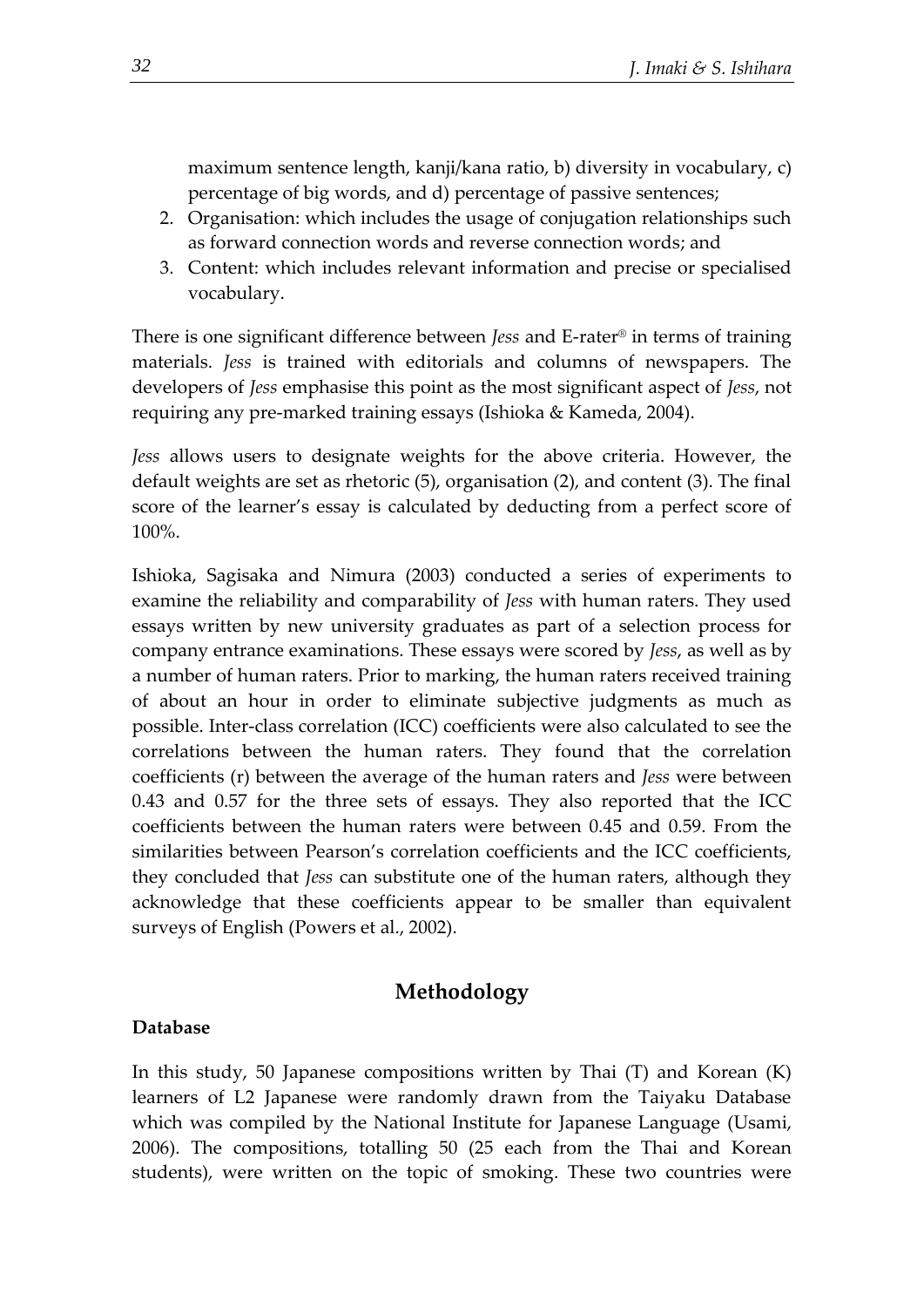selected for practical reasons; they were the only countries in the database with sufficient numbers of compositions under the same topic. After reading an instruction sheet (see Appendix), students were asked to write a composition of about 800 characters. The majority of the students had studied Japanese for between 15 and 24 months. The students' level of language skill can be judged as being from the upper beginner to lower intermediate level. We decided to focus on students with this level of Japanese because 1) students at lowerbeginner level, rather than an upper-beginner level, may have found it difficult to express their opinions in written Japanese and 2) a large number of students belong to this beginner-intermediate level so there would potentially be a high demand for AES due to the large number of compositions to be marked. The average length of these 50 compositions was 655 characters (standard deviation=140; min=323; max=998).

#### **Raters**

Nine teachers of L2 Japanese, including both native and non-native, male and female speakers, participated in this study as raters. The nine raters (R1~R9) had various levels of teaching experience, ranging from a single year to over ten years of teaching at Australian universities. Two of the raters were non-native speakers of Japanese. A set of 50 compositions was given to each rater in the same order together with an instruction sheet for the composition (Appendix) and an instruction sheet for marking given below. The raters were asked to mark the compositions holistically on a 100-point scale. The instructions given to the raters were minimal as shown below:

- 1. Grade this composition, written by students of Japanese, in a manner you find appropriate.
- 2. Preferably try to mark them so as to also rank the students within their level; however, the final judgement is left to your discretion.

As explained in the Introduction, we presupposed the use of an AES system by L2 Japanese teachers for their classes, and accordingly we tried to emulate the conditions arising from this presupposition in the experiments. Due to financial and time limitations that L2 education in Australian universities is currently facing, it is very difficult to provide extensive training for raters. Under these circumstances, the best practice that L2 teachers can undertake is perhaps to provide raters with specific marking criteria and exemplars, and then to hold a post-marking discussion for moderation between the raters. Some L2 teachers might say that even this is unreasonably optimistic. Therefore, we decided to simply ask the raters to mark the compositions with minimal instructions. Holistic scoring was chosen as "it saves time and money and at the same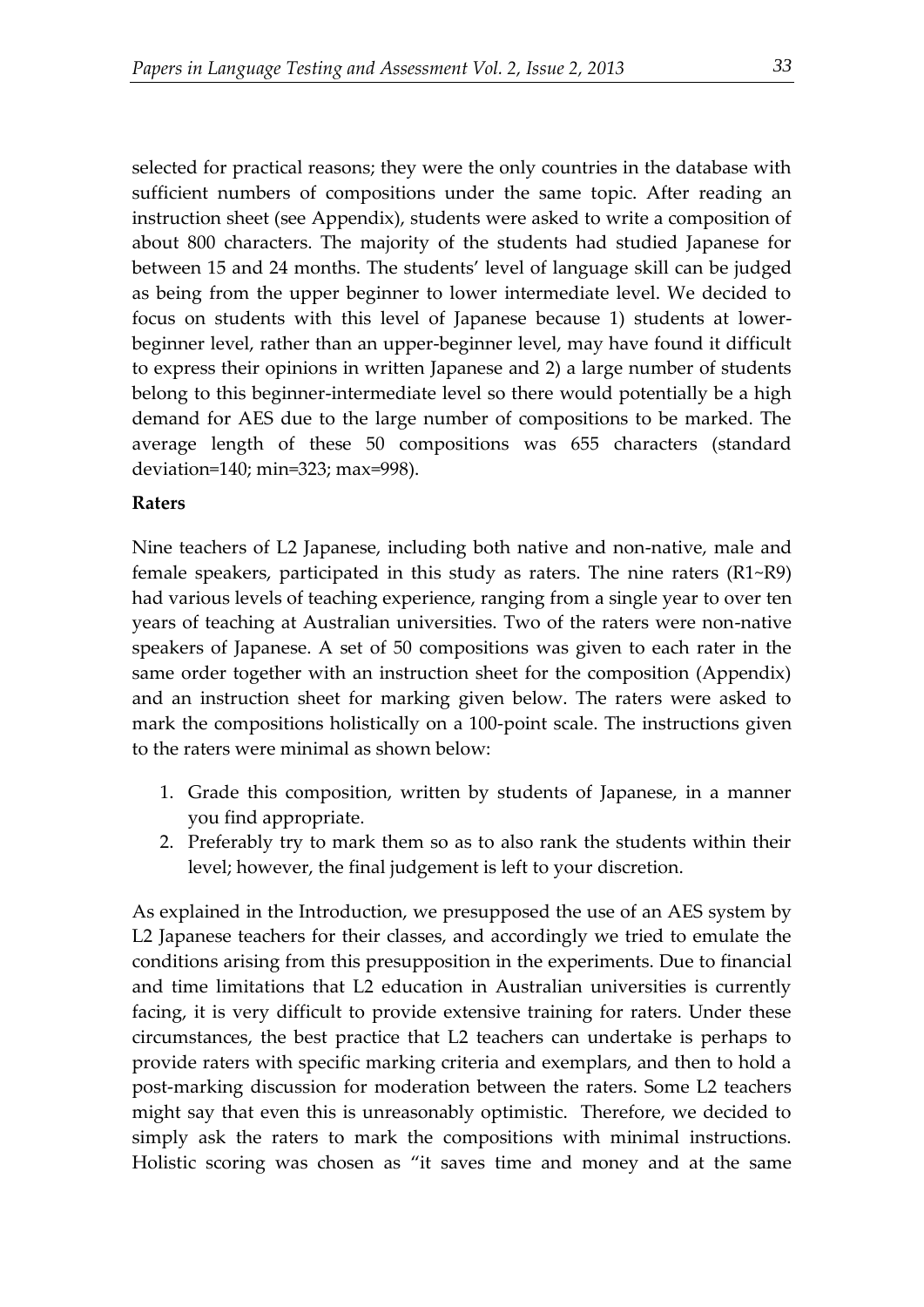efficiency" (Bacha, 2001, p. 374). We also judged that a 100-point scale is more widely accepted in formal class settings than Likert-based 5 or 7 point scales (employed in many previous AES studies).

These 50 compositions were also evaluated by *Jess*. *Moririn* is not included in this study mainly because the system is completely black-boxed in terms of its algorithms for scoring. Also, since *Jess* was designed to evaluate entrance exams for Japanese universities, we decided *Jess* is more suitable as a valid instrument for academic Japanese.

Table 1 contains the configurations of the parameter weights examined in this study. We tried 8 different configurations in total.

|              |                          | $-$ , $-$ , $-$ , $-$ , $-$ , $-$ , $-$ , $-$ , $-$ , $-$ , $-$ , $-$ , $-$ , $-$ |              | parameter weighted about my brace |       |       |       |              |
|--------------|--------------------------|-----------------------------------------------------------------------------------|--------------|-----------------------------------|-------|-------|-------|--------------|
| Index        | I523                     | J550                                                                              | <b>I4338</b> | 16228                             | J8118 | 10010 | [1000 | <b>J0100</b> |
| Rhetoric     |                          |                                                                                   |              |                                   |       |       |       |              |
| Organisation |                          | ∽                                                                                 |              |                                   |       |       |       | 10           |
| Content      |                          |                                                                                   |              |                                   |       | 10    |       |              |
| Length       | $\overline{\phantom{0}}$ | -                                                                                 | 800          | 800                               | 800   | -     | -     |              |

**Table 1.** The 8 configurations of parameter weights used in this study\*

\*For example, J523 stands for the weights of 5, 2 and 3 for Rhetoric, Organisation and Content, respectively.

### **Data Analysis**

The correlations 1) between the nine human raters and 2) those between the average of the nine human raters and *Jess* were investigated using Pearson's correlation. Two different types of scores were used: the raw scores and the normalised z-scores.

Where not specified, raw scores were used for statistical analysis. The normalised scores were mainly used to examine how much the individual scores given by *Jess* deviated from the scores given by the human raters.

### **Results and Discussions**

#### *Between human raters*

Inter-rater variability was investigated across the nine human raters. [Table 2](#page-7-0) contains Pearson's correlation coefficient (r) for each comparison between the nine raters. As can be seen from [Table 2,](#page-7-0) all comparisons show positive r values  $(0.293 \le r \le 0.707)$ . The correlation is statistically significant for all comparisons. However, different degrees of correlations were found between different comparisons of raters. For example, R3 shows a very strong positive correlation with R9 ( $r = 0.707$ ) while R8 has only a weak positive correlation with R5 ( $r =$ 0.293). R9 shows a strong or very strong positive correlation with all of the other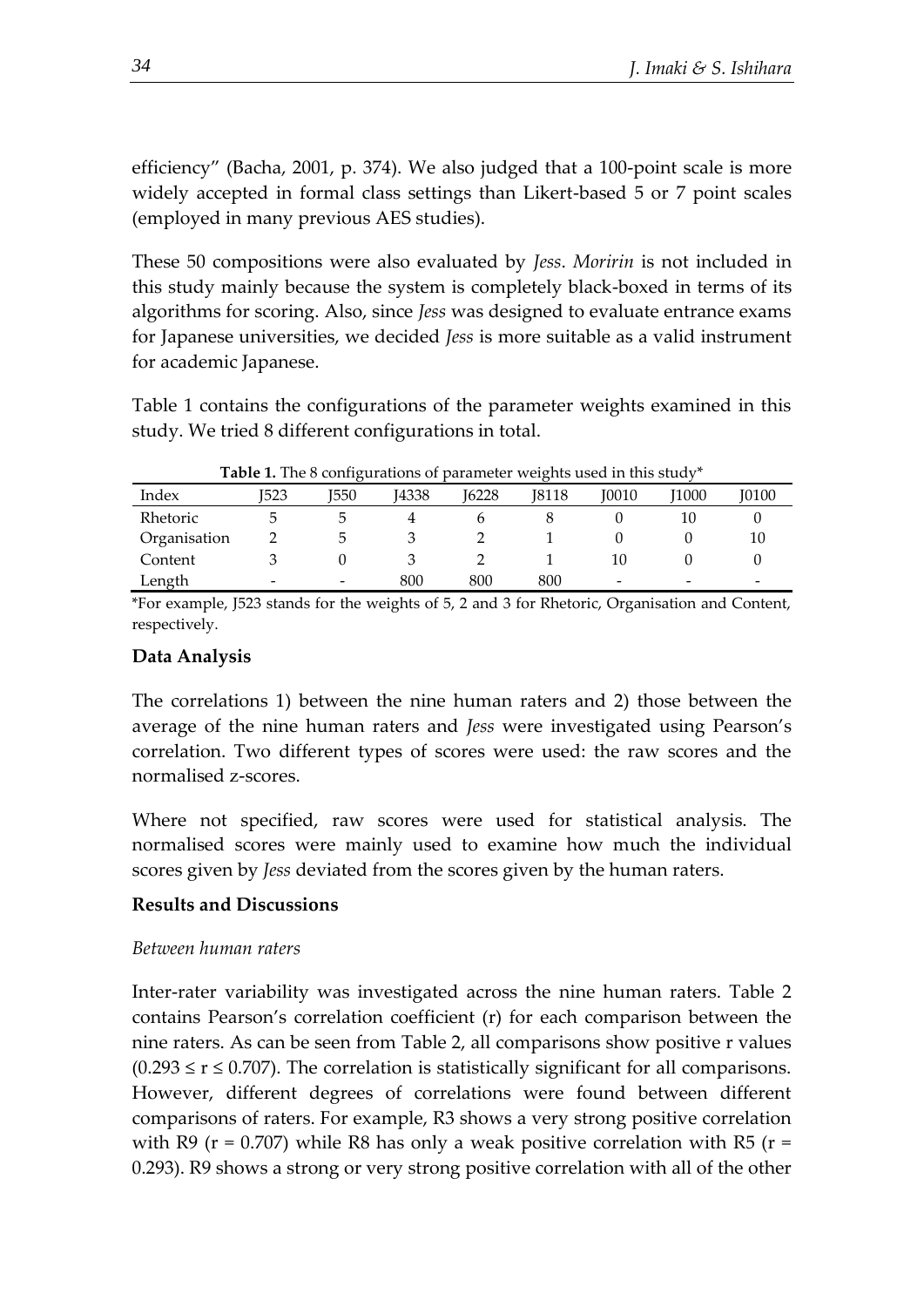raters ( $r \ge 0.479$ ), indicating that R9 employed a typical marking criteria across the nine human raters. The correlation of R8 with the other raters is significant, but relatively weaker compared to the other raters.

|                |       |                |       |       | raters |                |       |       |       |
|----------------|-------|----------------|-------|-------|--------|----------------|-------|-------|-------|
|                | R1    | R <sub>2</sub> | R3    | R4    | R5     | R <sub>6</sub> | R7    | R8    | R9    |
| R1             |       | 0.484          | 0.519 | 0.439 | 0.428  | 0.456          | 0.575 | 0.510 | 0.666 |
| R <sub>2</sub> | 0.484 |                | 0.494 | 0.313 | 0.515  | 0.401          | 0.529 | 0.324 | 0.531 |
| R3             | 0.519 | 0.494          |       | 0.484 | 0.587  | 0.567          | 0.560 | 0.394 | 0.707 |
| R <sub>4</sub> | 0.439 | 0.313          | 0.484 |       | 0.418  | 0.537          | 0.402 | 0.413 | 0.584 |
| R5             | 0.428 | 0.515          | 0.587 | 0.418 |        | 0.552          | 0.572 | 0.293 | 0.514 |
| R <sub>6</sub> | 0.456 | 0.401          | 0.567 | 0.537 | 0.552  |                | 0.484 | 0.436 | 0.593 |
| R7             | 0.575 | 0.529          | 0.560 | 0.402 | 0.572  | 0.484          |       | 0.573 | 0.607 |
| R8             | 0.510 | 0.324          | 0.394 | 0.413 | 0.293  | 0.436          | 0.573 |       | 0.479 |
| R9             | 0.666 | 0.531          | 0.707 | 0.584 | 0.514  | 0.593          | 0.607 | 0.479 |       |

<span id="page-7-0"></span>**Table 2.** A matrix of the correlation coefficient values for the comparisons across the human

Table 2 displays the strengths/weaknesses of the correlations between raters. However, it is rather difficult to grasp the overall view of the inter-rater correlations. Therefore, the inter-class correlation (ICC) test was conducted. Two different sets of scores were used for this test: the raw scores and the normalised z-scores. The results of the ICC tests are given in [Table 3.](#page-7-1)

<span id="page-7-1"></span>**Table 3.** The results of the ICC tests for the human raters based on the raw and normalized scores

|            | Raw   | Normalised |  |
|------------|-------|------------|--|
| <b>ICC</b> | 0.344 | 0.544      |  |

Table 3 indicates that there is a large difference between the ICC coefficient calculated from the raw scores  $(= 0.344)$  and that from the normalised scores  $(= 0.344)$ 0.544). This difference indicates that there is a strong positive correlation between the raters in terms of the ranking order of the compositions while different raters use different levels of standard (i.e., 50% or 70% as the average) and different ranges of scores (i.e., scores are given in the range of 40%~90% or  $0\%$ ~100%).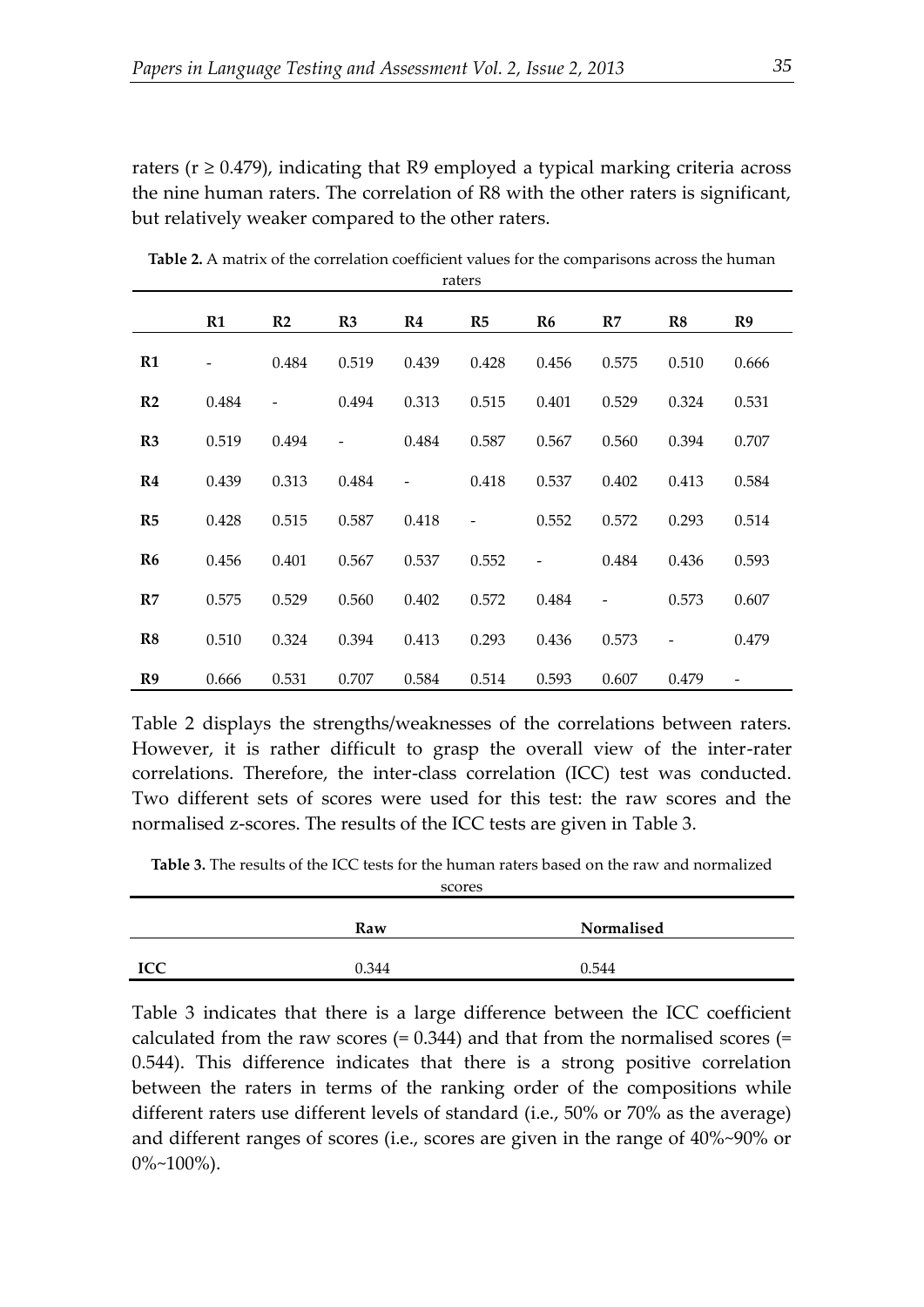As explained above, the amount of marking instruction given to the nine raters was minimal. Despite this, judging from the ICC coefficient (= 0.544) based on the normalised scores, the correlation across the nine raters is high enough to say that the ranking order of the compositions is fairly consistent across the nine raters. This observation implies that there is a certain degree of shared judgement amongst Japanese teachers for marking compositions written by beginner and intermediate students. However, the actual raw scores assigned to any particular composition varied between the nine raters. This point can also be confirmed by Figure 1 which contains the boxplot of the raw scores for each human rater. It is evident from Figure 1 that different raters scored the compositions using different levels of standard and different ranges of scores. For example, R1's average score for compositions was very similar to R3's average score, but the range of the scores they used is very different. R5 used a wide range of scores to mark the compositions while R1 used a very narrow range of scores. R9 set the highest level of standard of all, resulting in R9's average score being the lowest out of the nine.



**Figure 1**. Boxplots showing the variabilities of the scores given by the nine human raters.

Ishioka, Sagisaka and Nimura (2003) reported that the ICC coefficient values across their human raters were between 0.45 and 0.59. Compared with these ICC coefficient values, the ICC coefficient of 0.344 based on the raw scores, which is comparable to Ishioka, Sagisaka & Nimura (2003), appears to be significantly lower. However, this may be explained by the following points: 1) their raters were trained for marking whereas our raters were not trained for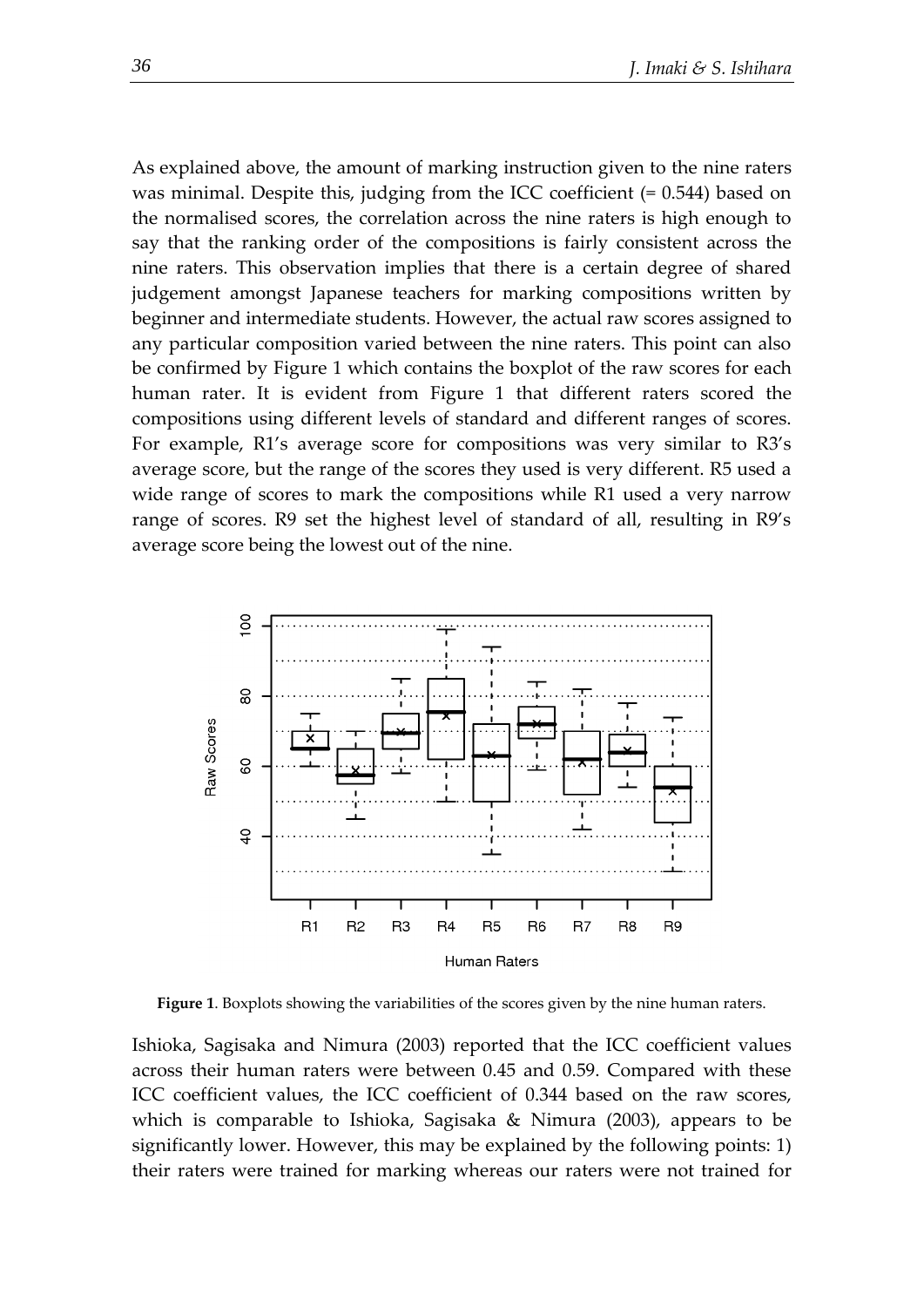this particular task; 2) their raters were asked to give scores holistically with the aid of an analytical process whereas our raters were asked to give only holistic scores; and 3) a five-point scale was used for their study while a 100-point scale was used for our study. As discussed in the Methodology section, the lack of the rater training is a possible scenario: the L2 climate in Australia is such that rater training may not be possible, and we would expect this is to contribute to low ICC coefficient values. However, the low ICC coefficient in the current context actually indicates that if one cannot provide appropriate training for raters, it is better to use an AES system. However, judging from the findings of Baird, Greatorex and Bell (2004, p. 346), that "exemplar work of students and discussion between examiners may not be so beneficial to inter-rater reliability if a community of practice already exists", our nine raters who had been working together in the same L2 Japanese program are considered to be already in an established community of practice, thus the effect arising from the lack of training could be minimised. The employment of holistic scoring can be also a reason for the low ICC coefficient. However, the relationship between analytical and holistic scoring is not clear; some researchers (e.g. Bacha, 2001; Chang, 2002) report significant correlations between them, and some even report that the holistic scale has higher inter-rater agreement than analytical ones (Barkaoui, 2007). Thus, it is difficult to conclude that the low ICC coefficient is also attributable to the holistic scale we employed in our study. Some studies see the value of holistic scoring for evaluating classroom essays (Charney, 1984; Cumming, 1990), and Bacha (2001, p. 374) says that "it saves time and money and at the same efficiency". Thus, the use of holistic scoring in our study is appropriate and realistic.

Another possible reason for lower ICC coefficient values is that the level of compositions used in our study was relatively similar, as the learners were assumed to be upper beginner to the lower-intermediate level. Under these circumstances the differences in the level of compositions are less clear. In a formal teaching setting, students belonging to the same class usually share a similar level of proficiency, unlike standardised tests or placement tests in which the level of proficiency varies.

Comparing the correlations between the nine human raters of the current study for Japanese and the correlations between human raters reported in previous studies for English L1 (Ben-Simon & Bennett, 2007) and L2 (Burstein & Chodorow, 1999a; Conian, 2009), the correlation for Japanese is lower than that for English. Estimates of relatively poor validity have been reported between human raters for L1 Japanese essays across various papers (Akutsu, Kikuchi, Suzuki & Watanabe, 2006; Ando, 1974; Ikeda, 1992), including Ishioka, Sagisaka and Nimura (2003). It is not clear at this stage what contributes to the large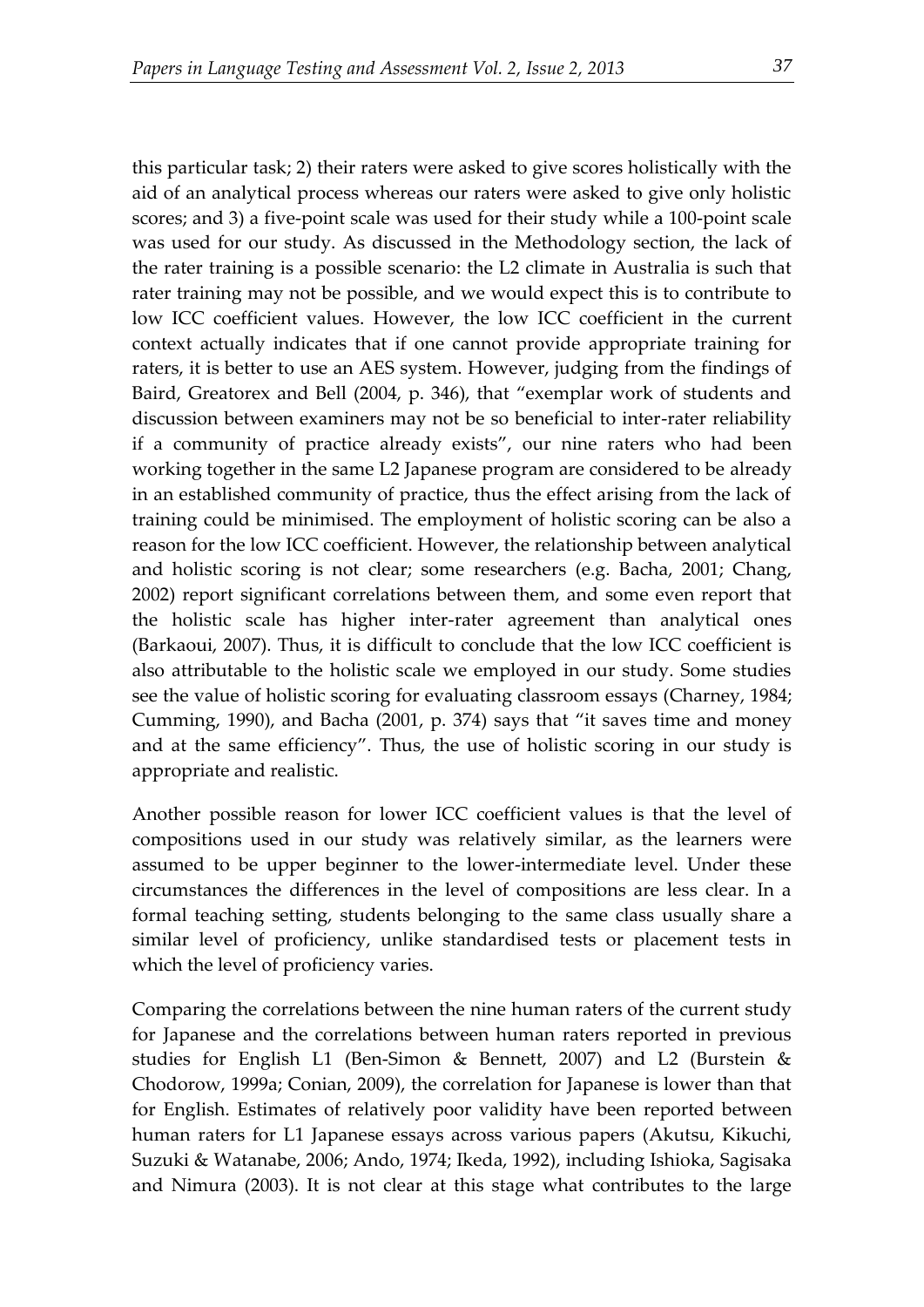variability across human raters for evaluating Japanese essays. However, it has been pointed out that 'what is a good essay' is not well defined not only in L2 but also L1 Japanese education (Inoue & Okuma, 1985; The National Institute for Japanese Language, 1978). Therefore, there no well-accepted standard for assessing writing in Japanese (Yoshikawa & Kishi, 2006). Consequently, although the importance of so-called 'academic writing' has started to be recognised, particularly in tertiary education in Japan, and some fundamental research relating to academic writing can also be found in L2 Japanese teaching (Kinoshita, 1990; Sasaki, 2000), it is undeniable that education in academic writing has been less weighted in Japanese than in English.

#### *Machine and human raters*

The scores of *Jess* with different parameter weights were compared with the average scores of the nine human raters. The results are given in [Table 4.](#page-10-0)

<span id="page-10-0"></span>**Table 4.** The correlations between the average of the 9 human raters and *Jess* with different weights

| I6228<br><b>J0100</b><br>J523<br>I550<br>14338<br><b>18118</b><br><b>I0010</b><br>Index | <b>J1000</b> |  |
|-----------------------------------------------------------------------------------------|--------------|--|
|                                                                                         |              |  |
|                                                                                         |              |  |
| 0.526<br>0.355<br>0.562<br>0.514<br>0.556<br>0.552<br>0.465                             | 0.521        |  |

As far as the r values are concerned, J6228 (Rhetoric: 6, Organisation: 2, Content: 2; Length: 800) performed best ( $r = 0.562$ ), showing a strong positive correlation with the average of the human raters. J0010 (Rhetoric: 0, Organisation: 0, Content: 10), on the other hand, clearly under-performed  $(r = 0.355)$  compared to the rest of the weight configurations. This indicates that human raters put more weight on Rhetoric and Organisation than Content when they mark compositions, conforming to what is reported in Watanabe, Taira and Inoue (1988). It can also be seen from [Table 4](#page-10-0) that different weightings of Rhetoric and Organisation do not significantly influence the performance of *Jess* when a light weight is given to Content.

The r value of 0.562 achieved by J6228 is very similar to the r values  $(=$ 0.43~0.57) reported in Ishioka, Sagisaka and Nimura (2003). The r value of 0.562 is higher than the ICC coefficient values (= 0.344 and 0.544) given across the raters (refer to [Table 3\)](#page-7-1). As far as the variability between human raters and *Jess* is concerned, this result implies that *Jess* can be used as a rater, substituting one of the nine raters for L2 Japanese compositions.

We have demonstrated that *Jess* performs equally as well as human raters (or even better) for marking the compositions of L2 Japanese learners, in particular under the realistic conditions of L2 Japanese education in Australia. However, it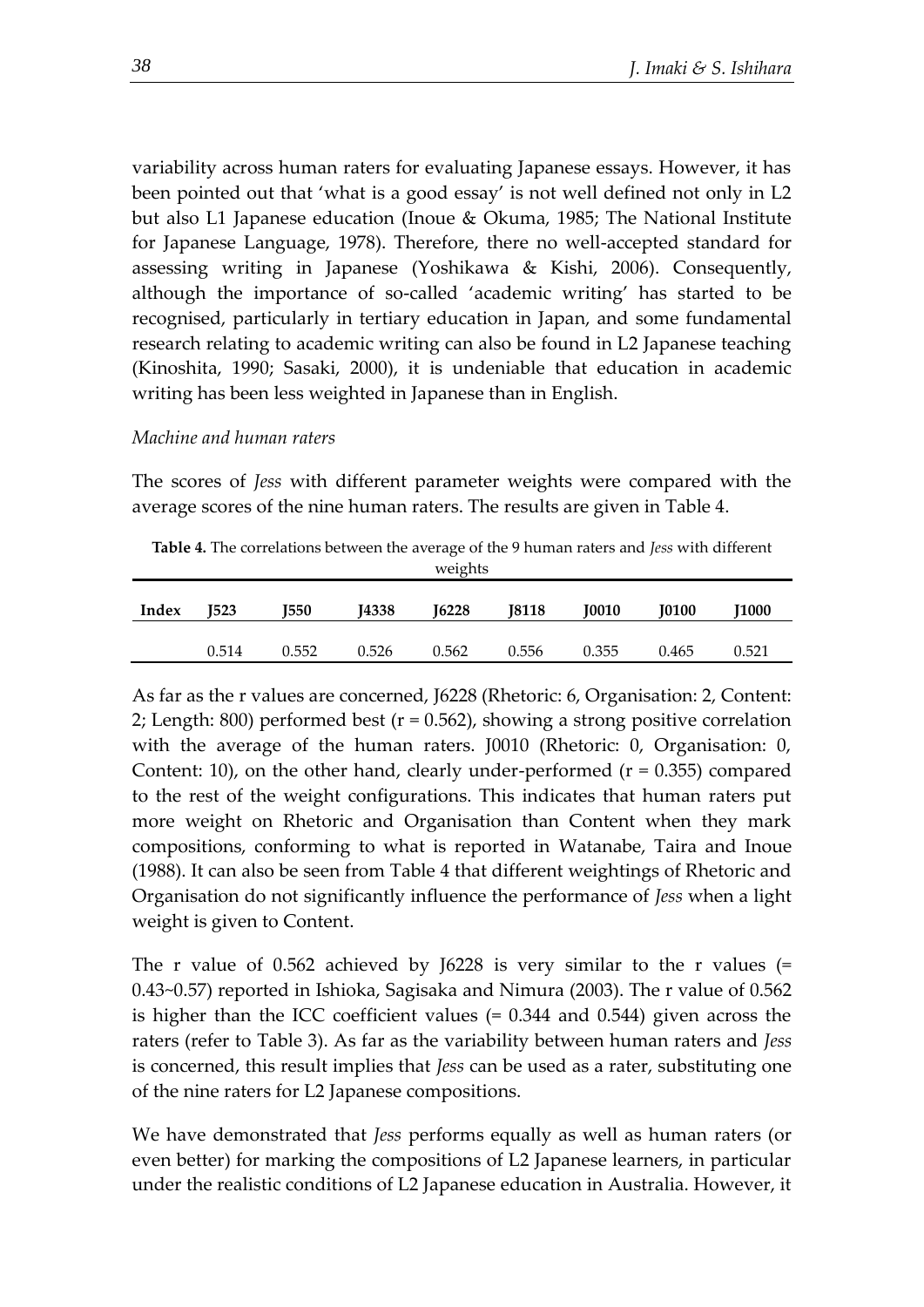is necessary to note that the performance of *Jess* in the L2 Japanese environment is not as good as the performance of English AES systems in the ESL environment, in that the correlation between English AES and human raters is higher than that between *Jess* and human raters. The average correlation coefficient between the scores of E-rater® and those of two human raters was 0.693 in Burstein and Chodorow (1999), and the correlation coefficients between the scores of BETSY<sup>™</sup> and those of two human raters were very strong ( $r =$ 0.826~0.859) in Conian (2009).

Landauer, Laham and Foltz (2003) report that the correlations between human raters and AES may differ depending on the materials to be assessed, in that the human-machine agreement rate may be poorer for classroom essays than standardised test essays. The compositions used in our study have characteristics which are typical of classroom compositions, including its topic; the raters were classroom teachers and the compositions were marked using a 100-point scale. On the other hand, the majority of previous studies on the validity of English AES are based on standardised test essays both in L1 (Ben-Simon & Bennett, 2007) and L2 (Burstein & Chodorow, 1999a; Conian, 2009; Enright & Quinlan, 2010). Therefore, relatively poor agreement between *Jess* and the human raters may be attributed to the fact that the compositions used in this study have the characteristics of classroom essays.

We should not ignore the possibility that *Jess* may not be robust enough for L2 Japanese, being not as well developed as English AES systems for ESL essays. Ishioka, Sagisaka and Nimura (2003) point out a difficulty in accurately assessing the logical structure of compositions of only 600 to 800 characters. Particularly considering that the average length of *Jess's* training data is about 1600 characters, the lengths of the compositions (average length = 665 characters) in the current study may have adversely affected the results. As Cumming (1990) reports, essay raters clearly distinguish L2 proficiency and writing expertise (= writing skills) when evaluating ESL compositions, while different marking strategies are used for L1 and L2 writings. Needless to say, the compositions written by students whose level of Japanese is between upperbeginner and lower-intermediate contain more lexico-grammatical errors than those written by advanced-level students. Obviously *Jess* cannot detect these errors in the same way that human raters can; hence linguistic accuracy may be differently evaluated by *Jess* and the human raters. While it is possible to argue that *Jess* can be used as a rater, substituting one of the human raters due to its comparability with human raters in the L2 Japanese environment, the comparisons between *Jess* and its English counterparts also suggest that there may be room for *Jess* to improve as an AES system.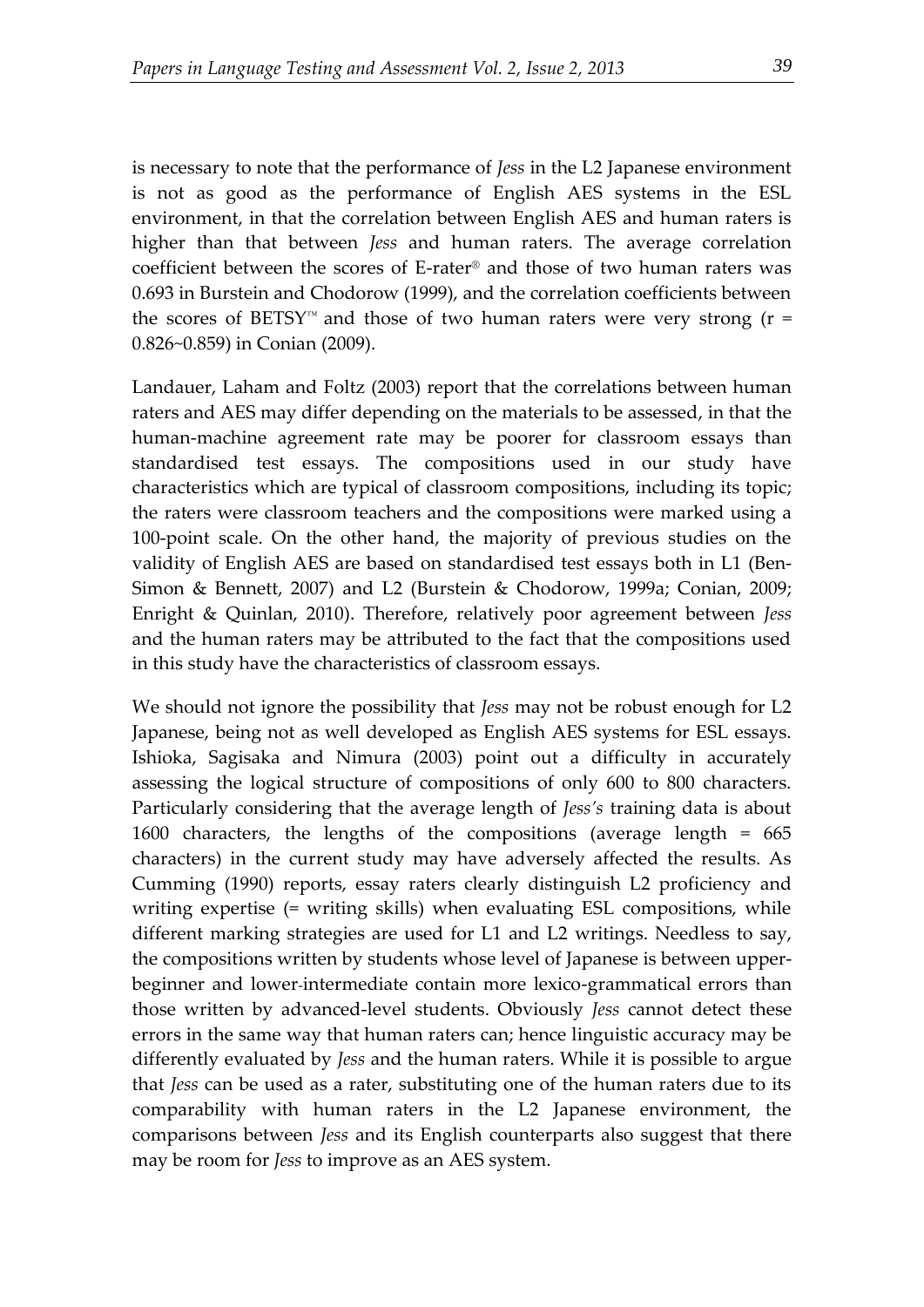#### *Deviations between human and machine scores*

We investigated the overall performance of *Jess* compared with human raters under the realistic conditions in which *Jess* is used by L2 Japanese teachers in their classes. However, it is also useful to see what sort of scores *Jess* actually assigned to each composition in comparison to human raters. In other words, even if the overall performance of *Jess* is comparable to human raters in terms of correlation, if *Jess* assigns significantly different scores to individual compositions from human raters, it will raise a reliability question. In

**[Figure](#page-12-0)** , the overall average normalised scores (black circles) of the nine human raters are plotted in ascending order with 2 standard deviations above and below them (vertical bars). That is, assuming normally distributed scores, two standard deviations either side of the mean will include about 95% of all observations. The normalis[ed scores of the compositions that J6228 evaluated](#page-12-0)  are also plotted (crosses) in



<span id="page-12-0"></span>**[Figure](#page-12-0)** .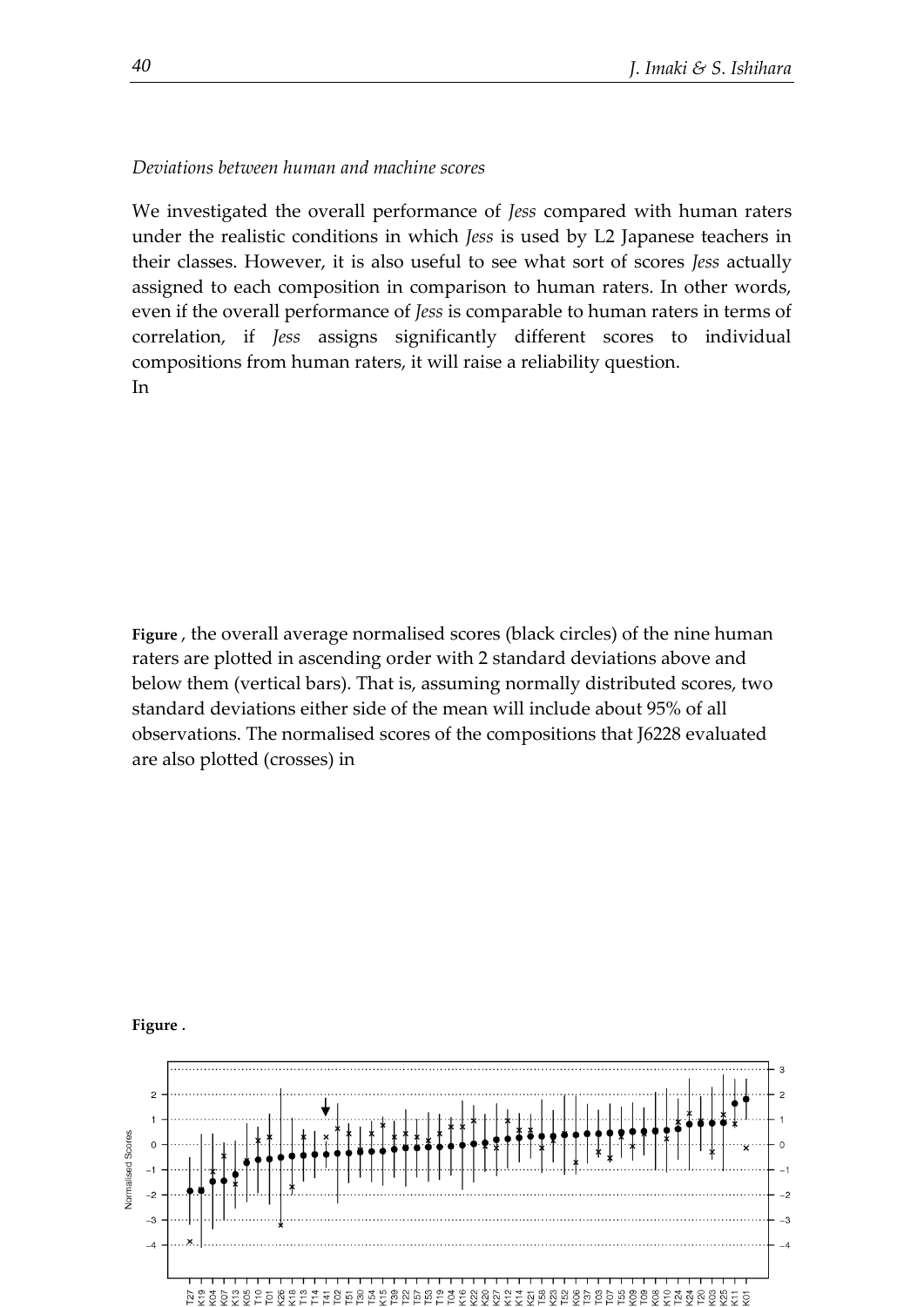

**Figure 2.** Human rater average vs. J6228. Arrows indicate those scores of J6228 which exist outside the standard deviation corridor.

As can be seen in Figure 2, some normalised scores of J6228 (T27, K26, T41 and K01) are located outside the standard deviation corridors (refer to the arrows in

**[Figure](#page-12-0)** ). Most of the normalised scores that are placed outside the standard deviation corridor (T27, K26 and K01) were underscored compared to the marks given by human raters. Those compositions which are ranked at both ends of the ranking order (T27 and K01) appear to be difficult to be accurately marked by *Jess*[. It is also observable from](#page-12-0) 

**[Figure](#page-12-0)** that J6228 did not give very high scores (> 1.5) to any of the compositions, with many of the normalised scores being distributed between 0 and 1, despite human raters not hesitating to give high scores (i.e., the overall average normalised scores are evenly distributed between -2 and 2). The skewness of the normalised scores of J6228 is -1.49 while that of the average scores of the nine human raters is -0.351. The same trend was evident in other weight configurations of *Jess*. Since *Jess* is trained with editorials and columns of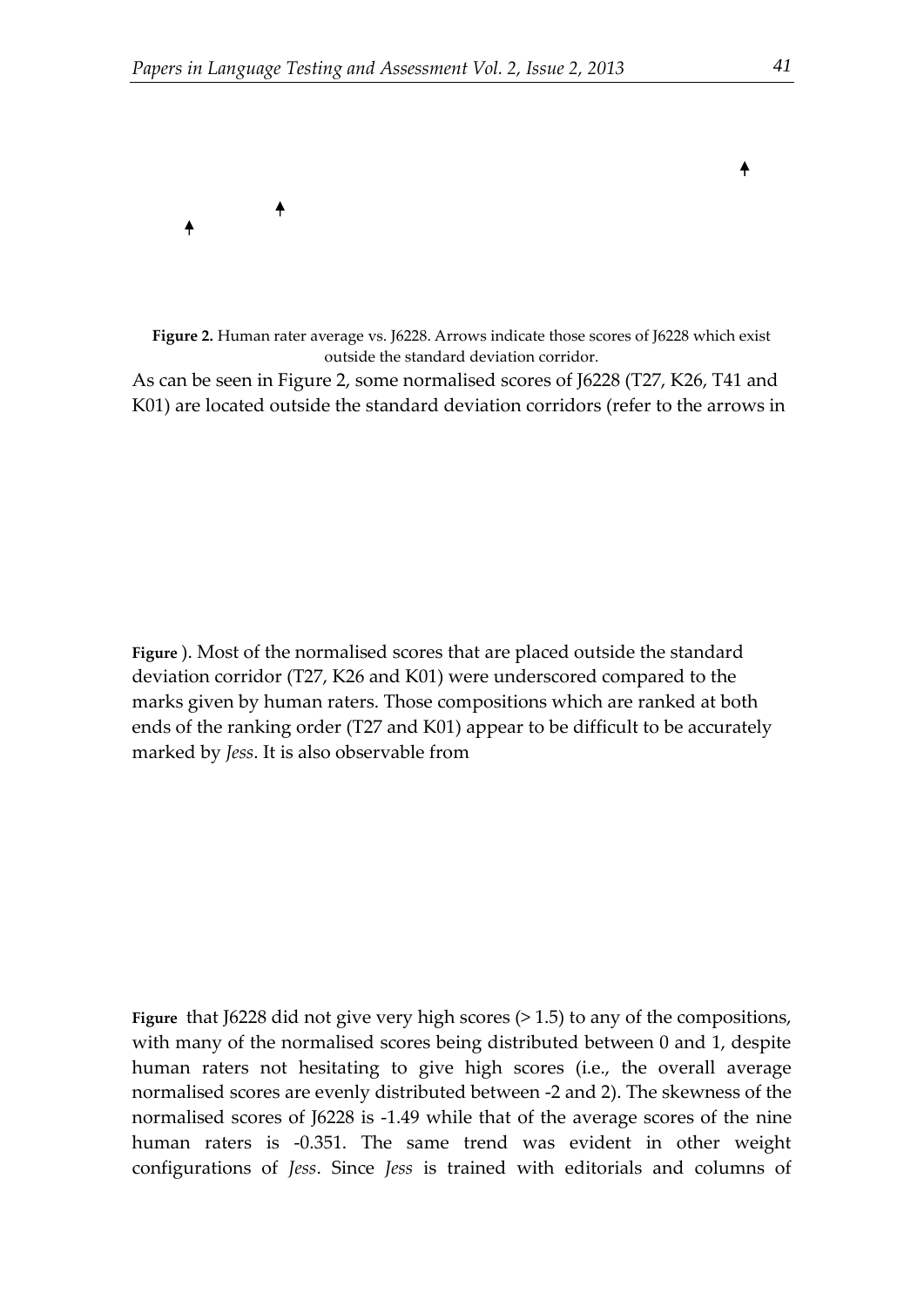newspapers written by professional writers, it is understandable that L2 Japanese learners cannot compete with professional writers, resulting in no high scores. However, this could be a problem related to the use of *Jess* in the L2 Japanese environment as very good compositions may also be under-scored by *Jess*.

## **Conclusion**

Having the use of an AES system for formal L2 Japanese classes in mind, we conducted some experiments in order to assess how well the AES system is comparable with human raters in scoring classroom compositions written by L2 Japanese leaners. First, we demonstrated that a Japanese AES system, *Jess*, performs well in scoring compositions written by L2 Japanese learners in that the correlation between *Jess* and the average of the nine human raters is as high as the correlation between the nine human raters. While the variability between human raters is high, this result suggests that *Jess* is comparable to human raters in scoring L2 Japanese compositions. Possible reasons for the high variability of human raters are the inherent characteristics and difficulties associated with current L2 education, including the lack of the rater selections based on strict criteria, rater training and workshops, and monitoring

Having said that, we also became aware that *Jess* underperforms compared to English counterparts in L2 essays. While discussing possible reasons for this, we also commented that there is still room for *Jess* to improve as an AES system. We also noticed that very good compositions tended to be under-scored by *Jess* compared to the human raters, possibly due to the fact that *Jess* is trained on materials written by professional writers.

## **Acknowledgements**

This paper is a revised and extended version of the study presented at a joint conference for the Japanese Studies Association of Australia and the International Conference on Japanese Language Education in Sydney, Australia in 2009. This study is financially supported by the College of Asia and the Pacific, the Australian National University.

## **References**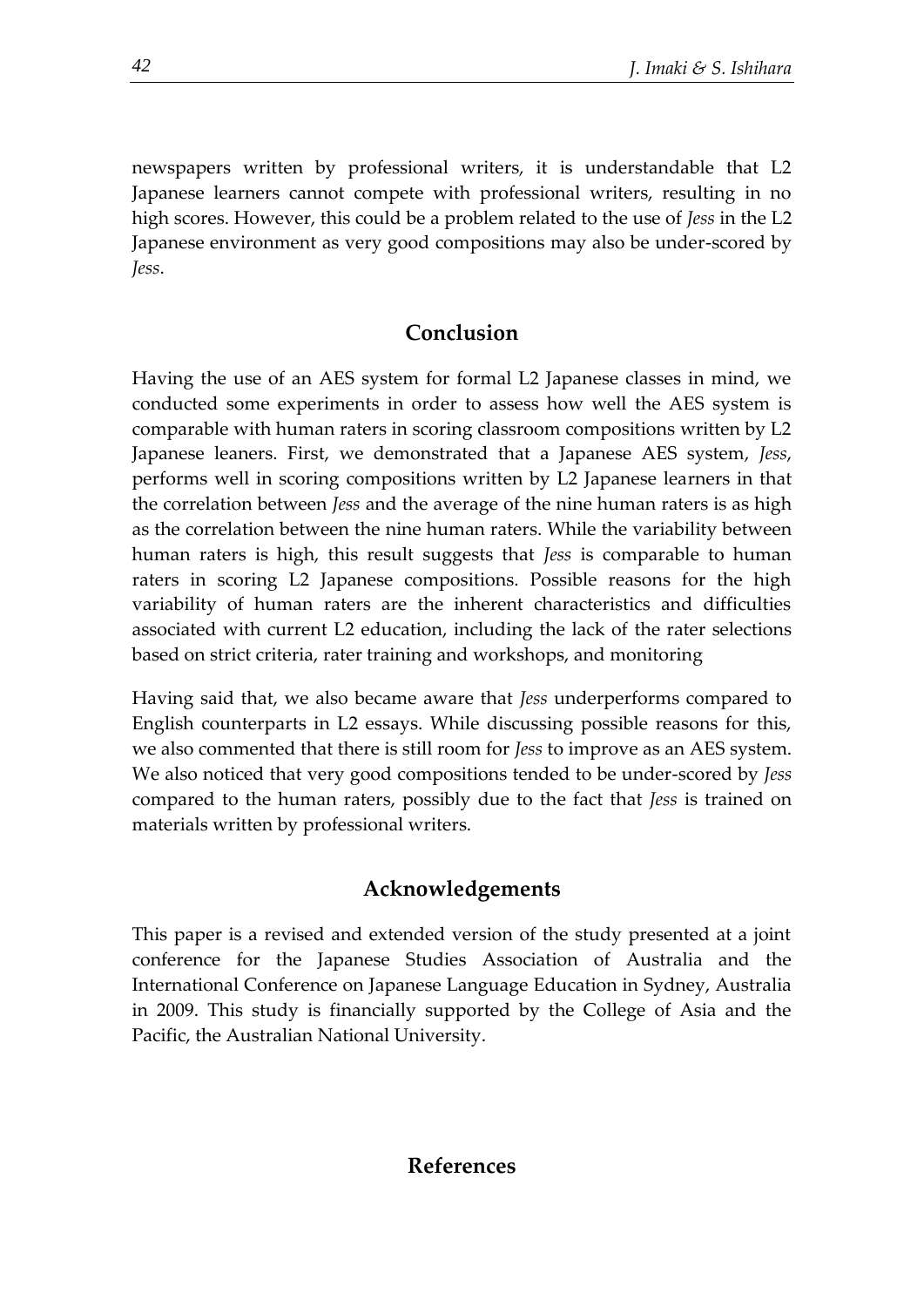- Akutsu, H., Kikuchi, K., Suzuki, H., & Watanabe, Y. (2006). A study of essay tests (1): Agreement between raters. *Iwate daigaku kyouiku gakubu fuzoku kyouiku jisshi sougou center kenkyuu kiyou, 5*, 115–122.
- Ando, K. (1974). Shouronbun saitenhou no ichi kentou (A study of essay evaluation method). *Proceedings of Annual Convention of the Japanese Association of Educational Psychology, 16*, 492–493.
- Attali, Y. (2004, April 12–16). *Exploring the feedback and revision features of*  Criterion. Paper presented at the Meeting of the National Council on Measurement in Education, San Diego, California.
- Attali, Y., & Burstein, J. (2006). Automated Essay Scoring with E–rater v.2. *Journal of Technology, Learning and Assessment, 4*(3). Retrieved from [http://ejournals.bc.edu/ojs/index.php/jtla/.](http://ejournals.bc.edu/ojs/index.php/jtla/)
- Bacha, N. (2001). Writing evaluation: What can analytic versus holistic essay scoring tell us? *System, 29*, 371–383.
- Baird, J.–A., Greatorex, J. & Bell, J. F. (2004). What makes marking reliable? Experiments with UK examinations. *Assessment in Education: Principles, Policy & Practice, 11*(3), 331–348.
- Barkaoui, K. (2007). Rating scale impact on EFL essay marking: A mixed– method study. *Assessing Writing, 12*(86–107).
- Ben–Simon, A. & Bennett, R. E. (2007). Toward more substantively meaningful Automated Essay Scoring. *The Journal of Technology, Learning, and Assessment,* 6(1). Retrieved from [http://ejournals.bc.edu/ojs/index.php/jtla/.](http://ejournals.bc.edu/ojs/index.php/jtla/)
- Burstein, J. & Chodorow, M. (1999, June). *Automated Essay Scoring for nonnative English speakers.* Paper presented at the ACL99 workshop on computer– mediated language assessment and evaluation of natural language processing, College Park, MD.
- Burstein, J., Kukich, K., Wolff, S., Chi, L. & Chodorow, M. (1998, August). *Enriching Automated Essay Scoring using discourse marking.* Paper presented at the Workshop on Discourse Relations & Discourse marking, Annual Meeting of the Association of Computational Linguistics, Montreal, Canada.
- Chang, Y.–F. (2002). EFL teachers' responses to L2 writing. *Education Resources Information Center*. Retrieved from [http://www.eric.ed.gov/ERICWebPortal/contentdelivery/servlet/ERICSer](http://www.eric.ed.gov/ERICWebPortal/contentdelivery/servlet/ERICServlet?accno=ED465283) [vlet?accno=ED465283.](http://www.eric.ed.gov/ERICWebPortal/contentdelivery/servlet/ERICServlet?accno=ED465283)
- Chapelle, C. & Douglas, D. (2006). *Assessing language through computer technology*. Cambridge: Cambridge University Press.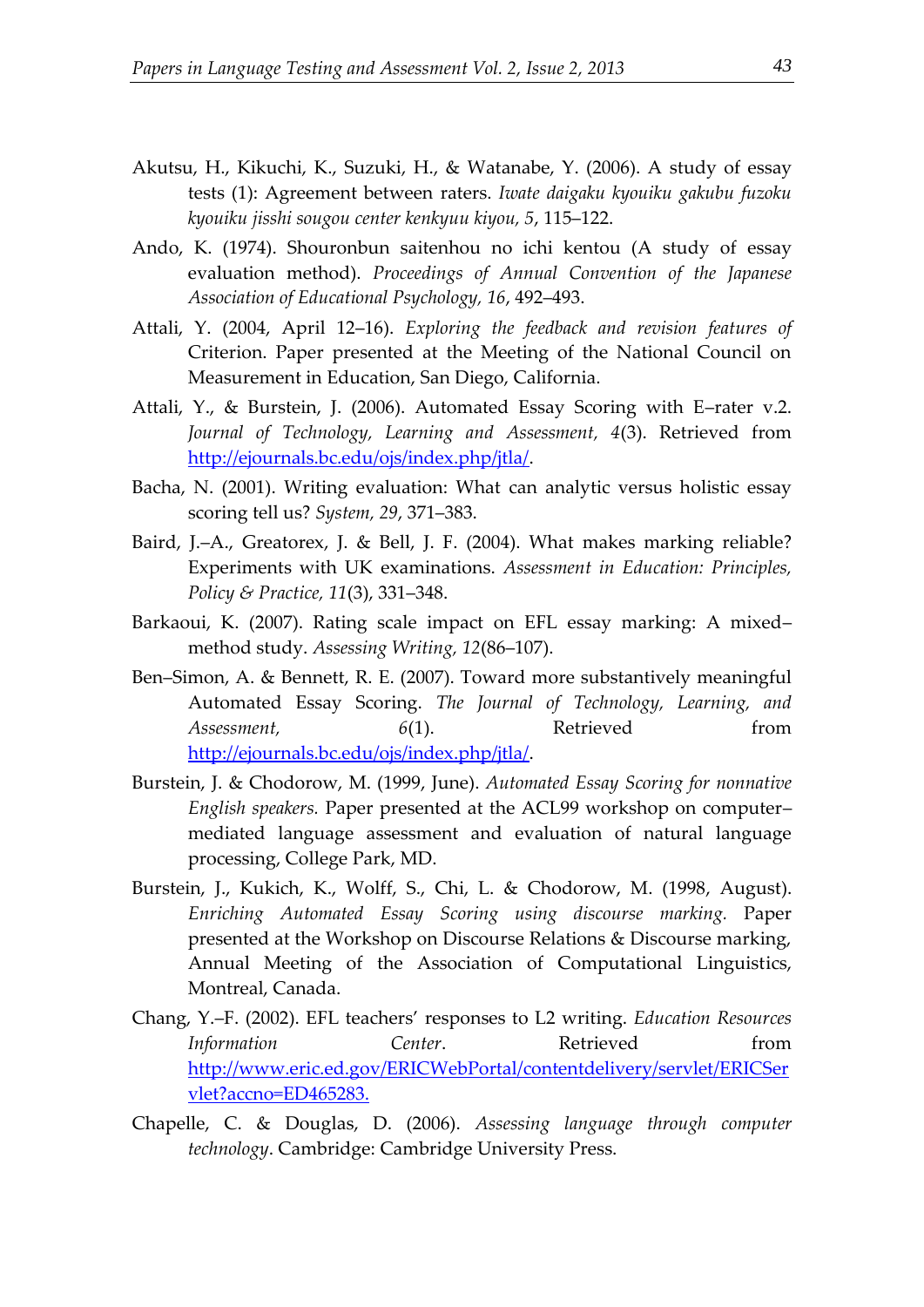- Charney, D. (1984). The validity of using holistic scoring to evaluate writing: A critical overview. *Research in the Teaching of English, 18*(1), 65–81.
- Chen, C.–F. E. & Cheng, W.–Y. E. (2008). Beyond the design of automated writing evaluation: Pedagogical practices and perspective learning effectiveness in EFL classes. *Language Learning & Technology, 12*(2), 94– 112.
- Cheung, W., Cheung, W. K., Mørch, A. I., Wong, K. C., Lee, C., Liu, J. et al. (2007). Grounding collaborative learning in semantics–based critiquing. *International Journal of Distance Education Technologies, 5*(2), 40–55.
- Conian, D. (2009). Experimenting with a computer essay–scoring program based on ESL student writing scripts. *ReCALL, 21*(2), 259–279.
- Cumming, A. (1990). Expertise in evaluating second language compositions. *Language Testing, 7*(1), 31–51.
- Deane, P. (2013). On the relation between Automated Essay Scoring and modernv of the writing construct. *Assessing Writing, 18*(1), 7–24.
- Drechsel, J. (1999). Writing into silence: Losing voice with writing assessment technology. *Teaching English in the Two–Year College, 26*(4), 380–187.
- Elliott, S. (2003). IntelliMetric: From here to validity. In M. D. Shermis & J. Burstein, (Eds.), *Automated Essay Scoring: A cross–disciplinary perspective.* (pp. 71–86). Mahwah: Lawrence Erlbaum.
- Enright, M. K. & Quinlan, T. (2010). Complementing human judgement of essays written by English language learners with E–rater® scoring. *Language Testing, 27*(3), 317–334.
- Gao, J., Odaka, T. & Ogura, H. (2002). A trial of composition evaluation by n– gram distributions for Japanese composition of foreign Japanese– learners. *The transactions of the Institute of Electronics, Information and Communication Engineers, J85*(1), 1083–1087.
- Hasegawa, M. (2006). Sakubun hyouka to koubunteki tokuchou ni tsuite ryuugakusei no placement test wo rei ni– (Essay Evaluation and Features of Sentence Structure – Examples from exchange student placement tests). *Nihongo kenkyuu (Research of Japanaese Language, 26*, 59–73.
- Hughes, A. (1989). *Testing for language teachers*. Cambridge: Cambridge UP.
- Ikeda, H. (1992). *Tesuto no kagaku (Science of tests)*. Tokyo: Nihon bunka kagaku sha.
- Inoue, N. & Okuma, T. (1985). *Jyugyou ni yakudatsu bunshouron buntairon (Useful theories for sentence and language style for the classroom)*. Tokyo: Kyouiku Shuppan.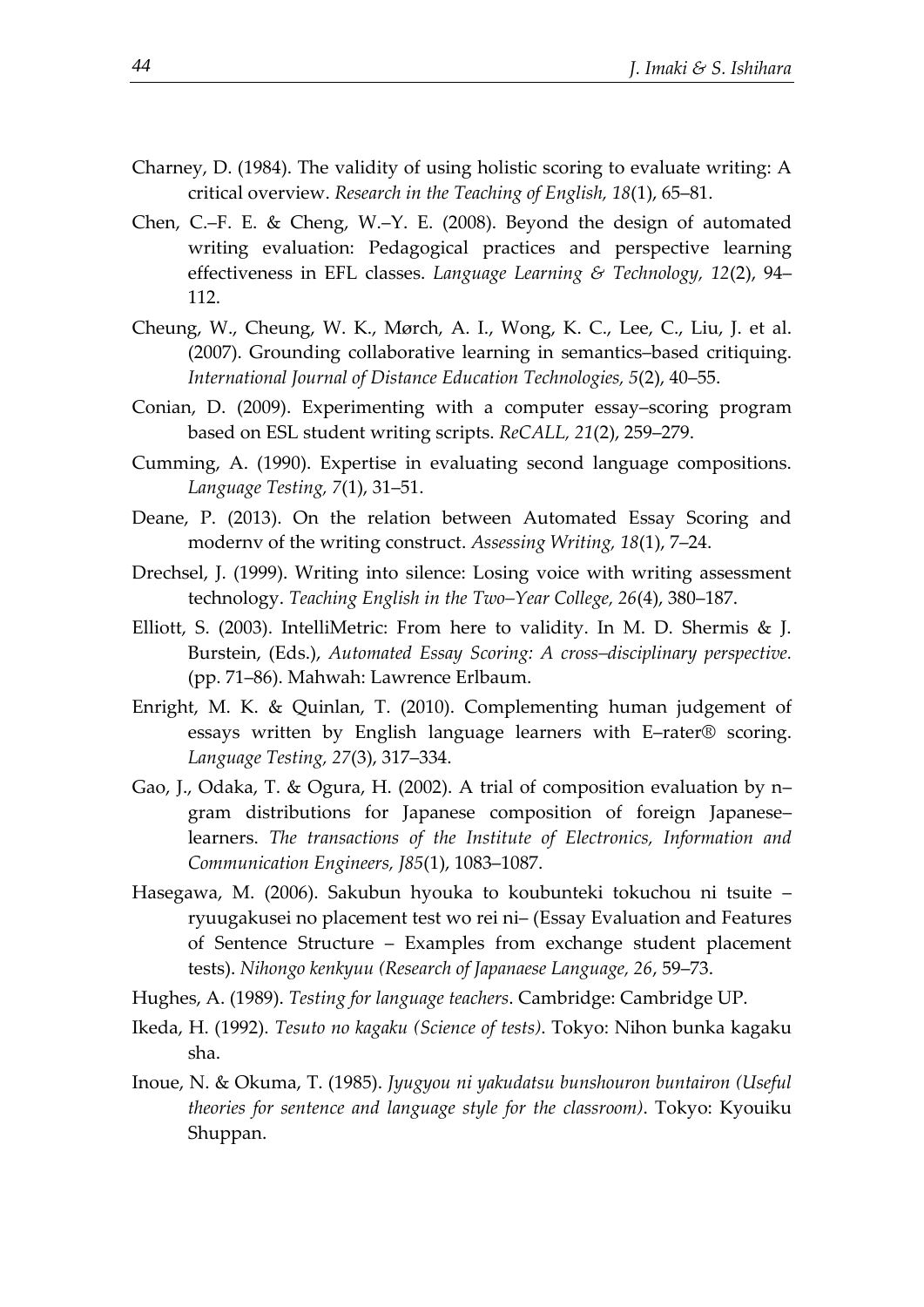- Ishioka, T. & Kameda, M. (2004, August 30 September 3). *JESS: An automated*  Japanese essay soring system. Paper presented at the the 15<sup>th</sup> International Workshop on Database and Expert Systems Applications, Spain.
- Ishioka, T. & Kameda, M. (2006, July). *Automated Japanese Essay Scoring system based on articles written by experts.* Paper presented at the 21st International Conference on Computional Linguistics and the 44<sup>th</sup> Annual Meeting of the Association or Computional Linguistics, Sydney, Australia.
- Ishioka, T., Sagisaka, Y. & Nimura, H. (2003). *Jess: Nihongo shouronbun jidousaiten shisutemu – nyuushashiken niyorusakubundeeta no hyouka (Jess: Japanese Essay Scoring System – Evaluation of Essay Data at Company Entrance Examinations).* Paper presented at the Conference of the Japanese federation of Statistical Science Association Nagoya, Japan.
- Kinoshita, K. (1990). *Repooto no kumitatekata (How to compose essays)*. Tokyo: Chikuma Shobo.
- Landauer, T. K., Laham, D. & Foltz, P. W. (2003). Automated scoring and annotation of essays with the Intelligent Essay Assessor. In M. D. Shermis & J. Burstein (Eds.), *Automated essay scoring: A cross–disciplinary perspective* (pp. 87–112). NJ: Erlbaum.
- Lonsdale, D. & Strong–Krause, D. (2003, May). *Automated rating of ESL essays.* Paper presented at the HLT–NAACL 03 Workshop on Building education applications using natural language processing, Edmonton, Canada.
- Nihongo sakubun shouronbun kenkyuu kai. (2008). Nihongo no bunshou kaiseki soft moririn (*Japanese sentence analysis system – Moririn)*. Retrieved December 5th, 2008, from [http://www.mori7.info/moririn/index.php.](http://www.mori7.info/moririn/index.php)
- Norbert, E. & Williamson, D. M. (2013). Assessing Writing special issue: Assessing writing with automated scoring systems. *Assessing Writing, 18*(1), 1–6.
- Oyama, H. (2010). Automatic error detection method for Japanese particles. *Ritsumeikan Asia Pacific University Polyglossia, 18*, 55-63.
- Page, E. B. (1996, April 11). *Grading essays by computer: Why the controversy?* Paper presented at the NCME, Invited Symposium, New York.
- Powers, D., Burstein, J., Chodorow, M., Fowles, M. & Kukich, K. (2002). Stumping E–rater: challenging the validity of Automated Essay Scoring *Computers and the Humanities, 18*, 103–134.
- Sasaki, Y. (2000). Case studies in theme–oriented expressions of opinion: Native speakers of Japanese and non–native speakers whose first language is Chinese. In the National Institute for Japanese Language (Ed.), *Nihongo*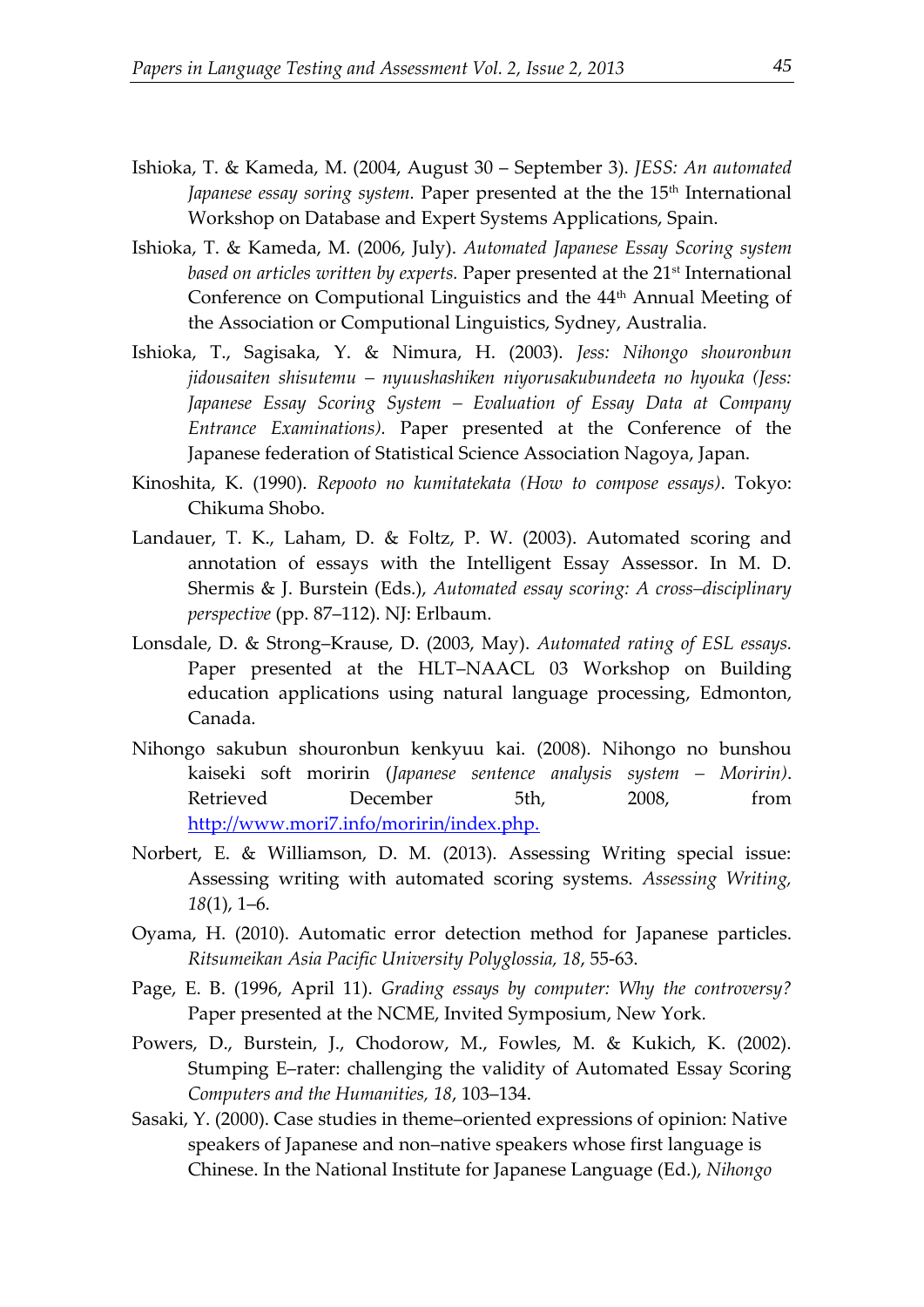*kyouiku no tame no asia shogengo no taiyaku sakubun data no shuushuu to corpus no kouchiku* (pp. 219–230). Tokyo: the National Institute for Japanese Language.

- Shermis, M. D., Mzumara, H. R., Olson, J. & Harrington, S. (2001). On–line grading of student essays: PEG goes on the World Wide Web. *Assessment & Evaluation in Higher Education, 26*(3), 247–259.
- The Japan Foundation. (2013). *Japanese–language education overseas*. Tokyo: The Japan Foundation.
- The National Institute for Japanese Language. (1978). *Ability of written expression and composition in elementary school children*. Tokyo: Tokyo Shoseki Publishers.
- Usami, Y. (2006). *Sakubun taiyaku database sakusei no mokuteki to sono tayou na katsuyou ni tsuite (The purpose of creating an essay translation database and its various uses)*. Tokyo: National Institute for Japanese language.
- Vantage Learning. (2008). *My Access! Efficacy report*. Newtown, PA: Vantage Learning.
- Warschauer, M. & Grimes, D. (2008). Automated writing assessment in the classroom. *Pedagogies: An International Journal, 3*, 22–36.
- Warschauer, M. & Ware, P. (2006). Automated writing evaluation: Defining the classroom research agenda. *Language Teaching research, 10*(2), 1–24.
- Watanabe, H., Taira, Y. & Inoue, S. (1988). An analysis of essay examination data. *Bulletin of the Faculty of Education, University of Tokyo, 28*, 143–164.
- Weigle, S. C. (2002). *Assessing writing*. Cambridge: Cambridge University Press.
- Weigle, S. C. (2010). Validation of automated scores of TOEFL iBT tasks against non–test indicators of writing ability. *Language Testing, 27*(3), 335–353.
- Weigle, S. C. (2013). English language learners and automated Scoring of essays: Critical considerations. *Assessing Writing, 18*(1), 85–99.
- Weir, C. J. (2005). *Language testing and validation: An evidence–based approach*. NY: Palgrave MacMillan.
- White, P., Baldauf, R. & Diller, A. (1997). *Languages and universities: Under siege*. Canberra.
- Xi, X. (2010). Automated scoring and feedback systems: Where are we and where are we heading? *Language Testing, 27*(3), 291–300.
- Yoshikawa, A, & Kishi, M. (2006). An examination of items for evaluating compositions: What is the factor that affects evaluation of opinion texts. *Bulletin of Tokyo Gakugei University. Educational sciences, 57*, 93–102.